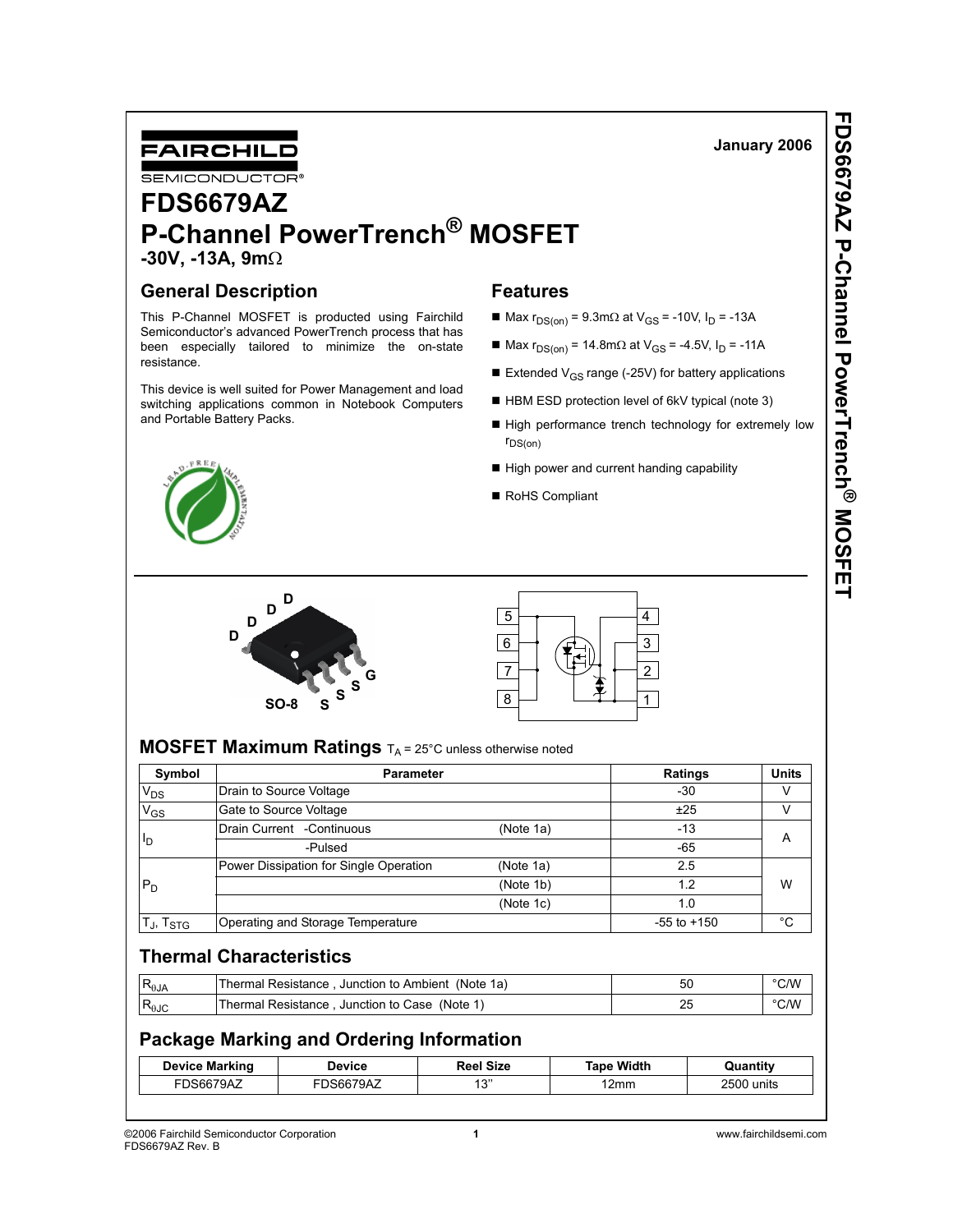| Symbol                                     | <b>Parameter</b>                                                   | <b>Test Conditions</b>                                                        | Min   | Typ    | Max  | <b>Units</b>          |  |
|--------------------------------------------|--------------------------------------------------------------------|-------------------------------------------------------------------------------|-------|--------|------|-----------------------|--|
|                                            | <b>Off Characteristics</b>                                         |                                                                               |       |        |      |                       |  |
| <b>B</b> <sub>VDSS</sub>                   | Drain to Source Breakdown Voltage                                  | $I_D$ = -250µA, $V_{GS}$ = 0V                                                 | $-30$ |        |      | V                     |  |
| ∆B <sub>VDSS</sub><br>$\Delta T_{\rm J}$   | Breakdown Voltage Temperature<br>Coefficient                       | $I_D = -250\mu A$ , referenced to<br>25°C                                     |       | $-20$  |      | $mV$ <sup>o</sup> $C$ |  |
| <sup>I</sup> DSS                           | Zero Gate Voltage Drain Current                                    | $V_{DS}$ = -24V, $V_{GS}$ =0V                                                 |       |        | $-1$ | μA                    |  |
| l <sub>GSS</sub>                           | Gate to Source Leakage Current                                     | $V_{GS}$ = ±25V, $V_{DS} = 0V$                                                |       |        | ±10  | $\mu$ A               |  |
|                                            | On Characteristics (Note 2)                                        |                                                                               |       |        |      |                       |  |
| $V_{GS(th)}$                               | Gate to Source Threshold Voltage                                   | $V_{GS} = V_{DS}$ , $I_D = -250 \mu A$                                        | $-1$  | $-1.9$ | -3   | V                     |  |
| $\Delta V_{GS(th)}$<br>$\Delta T_{\rm cl}$ | Gate to Source Threshold Voltage<br><b>Temperature Coefficient</b> | $I_D = -250 \mu A$ , referenced to<br>$25^{\circ}$ C                          |       | 6.5    |      | $mV$ °C               |  |
|                                            |                                                                    | $V_{GS}$ = -10V, $I_D$ = -13A                                                 |       | 7.7    | 9.3  |                       |  |
|                                            | Drain to Source On Resistance                                      | $V_{GS}$ = -4.5V, $I_D$ = -11A                                                |       | 11.8   | 14.8 | $m\Omega$             |  |
| $r_{DS(on)}$                               |                                                                    | $V_{GS}$ = -10V, $I_D$ = -13A,<br>$T_J = 125$ °C                              |       | 10.7   | 13.4 |                       |  |
| $g_{FS}$                                   | <b>Forward Transconductance</b>                                    | $I_D$ = -13A<br>$V_{DS}$ = -5V,                                               |       | 55     |      | S                     |  |
|                                            | <b>Dynamic Characteristics</b>                                     |                                                                               |       |        |      |                       |  |
| $\overline{C_{\text{iss}}}$                | Input Capacitance                                                  |                                                                               |       | 2890   | 3845 | рF                    |  |
| $\mathsf{C}_{\mathsf{oss}}$                | <b>Output Capacitance</b>                                          | $V_{DS}$ = -15V, $V_{GS}$ = 0V,<br>$f = 1$ MHz                                |       | 500    | 665  | pF                    |  |
| $C_{rss}$                                  | Reverse Transfer Capacitance                                       |                                                                               |       | 495    | 745  | рF                    |  |
|                                            | <b>Switching Characteristics (Note 2)</b>                          |                                                                               |       |        |      |                       |  |
| $t_{d(on)}$                                | Turn-On Delay Time                                                 |                                                                               |       | 13     | 24   | ns                    |  |
| t,                                         | Rise Time                                                          | $V_{DD}$ = -15V, $I_D$ = -1A<br>$V_{GS}$ = -10V, R <sub>GS</sub> = 6 $\Omega$ |       | 15     | 27   | ns                    |  |
| $t_{d(Off)}$                               | Turn-Off Delay Time                                                |                                                                               |       | 210    | 336  | ns                    |  |
| tf                                         | Fall Time                                                          |                                                                               |       | 92     | 148  | ns                    |  |
| $Q_g$                                      | <b>Total Gate Charge</b>                                           | $V_{DS}$ = -15V, $V_{GS}$ = -10V,<br>$I_D = -13A$                             |       | 68     | 96   | nС                    |  |
| $Q_q$                                      | <b>Total Gate Charge</b>                                           |                                                                               |       | 38     | 54   | nС                    |  |
| $Q_{gs}$                                   | Gate to Source Gate Charge                                         | $V_{DS}$ = -15V, $V_{GS}$ = -5V,<br>I <sub>D</sub> = -13A                     |       | 10     |      | пC                    |  |
| $Q_{gd}$                                   | Gate to Drain Charge                                               |                                                                               |       | 17     |      | nС                    |  |

| V <sub>SD</sub> | Source to Drain Diode Forward Voltage $ V_{GS}$ = 0V, $I_S$ = -2.1A |                                     |  |     |    |
|-----------------|---------------------------------------------------------------------|-------------------------------------|--|-----|----|
| $t_{rr}$        | Reverse Recovery Time                                               | $I_F$ = -13A, di/dt = 100A/ $\mu$ s |  | 40  | ns |
| ∣Q…             | Reverse Recovery Charge                                             | $I_{\rm E}$ = -13A. di/dt = 100A/us |  | -31 | пC |

**Notes:**

1:  $R_{6JA}$  is the sum of the junction-to-case and case-to-ambient thermal resistance where the case thermal reference is defined as the solder mounting surface of the<br>drain pins. R<sub>6JC</sub> is guaranteed by design while R<sub>6CA</sub>









 minimun pad c) 125 °C/W when mounted on a

Jego

888

Scale 1 : 1 on letter size paper

**2:** Pulse Test:Pulse Width <300 µs, Duty Cycle <2.0%

**3:** The diode connected between the gate and source serves only as protection against ESD. No gate overvoltage rating is implied.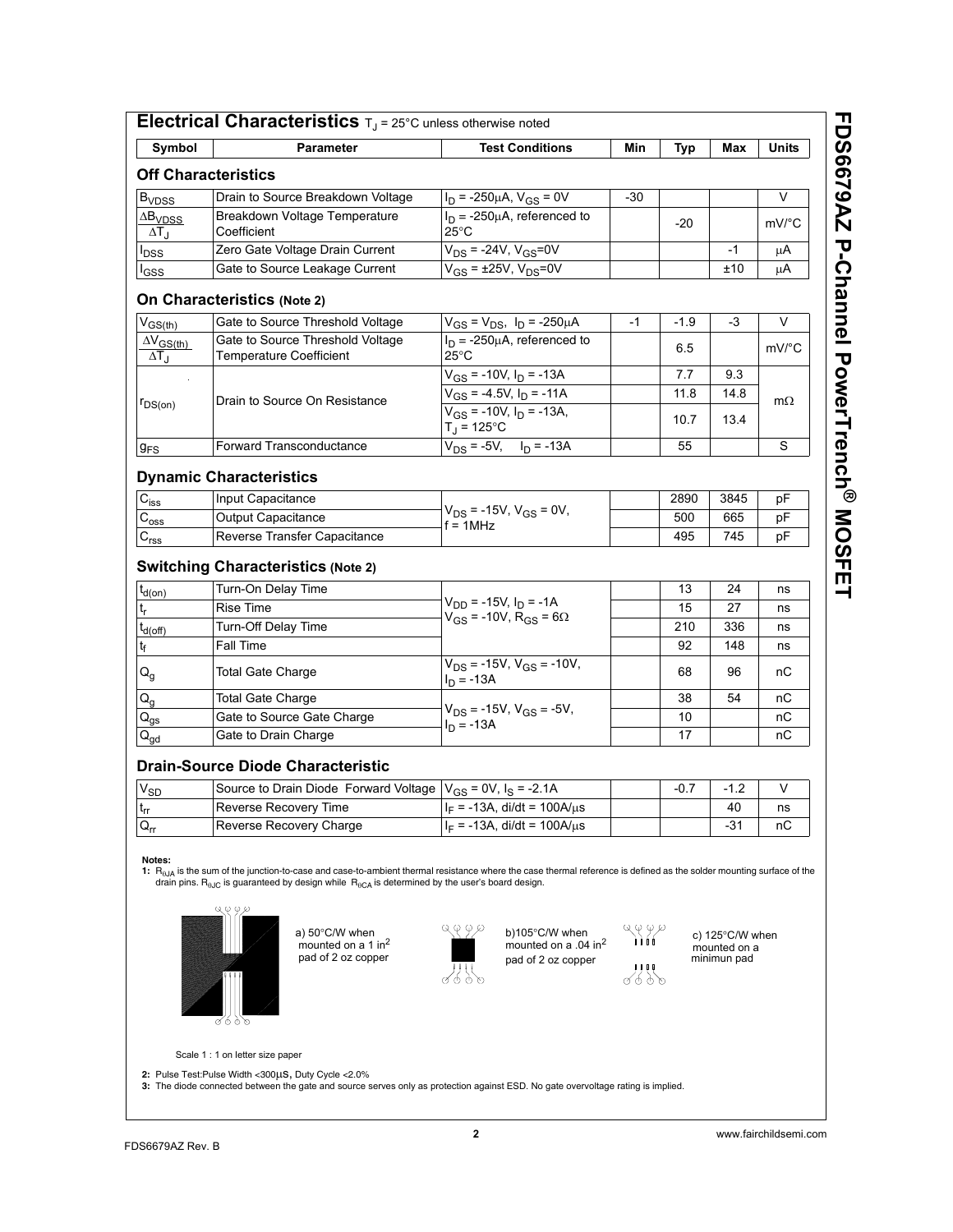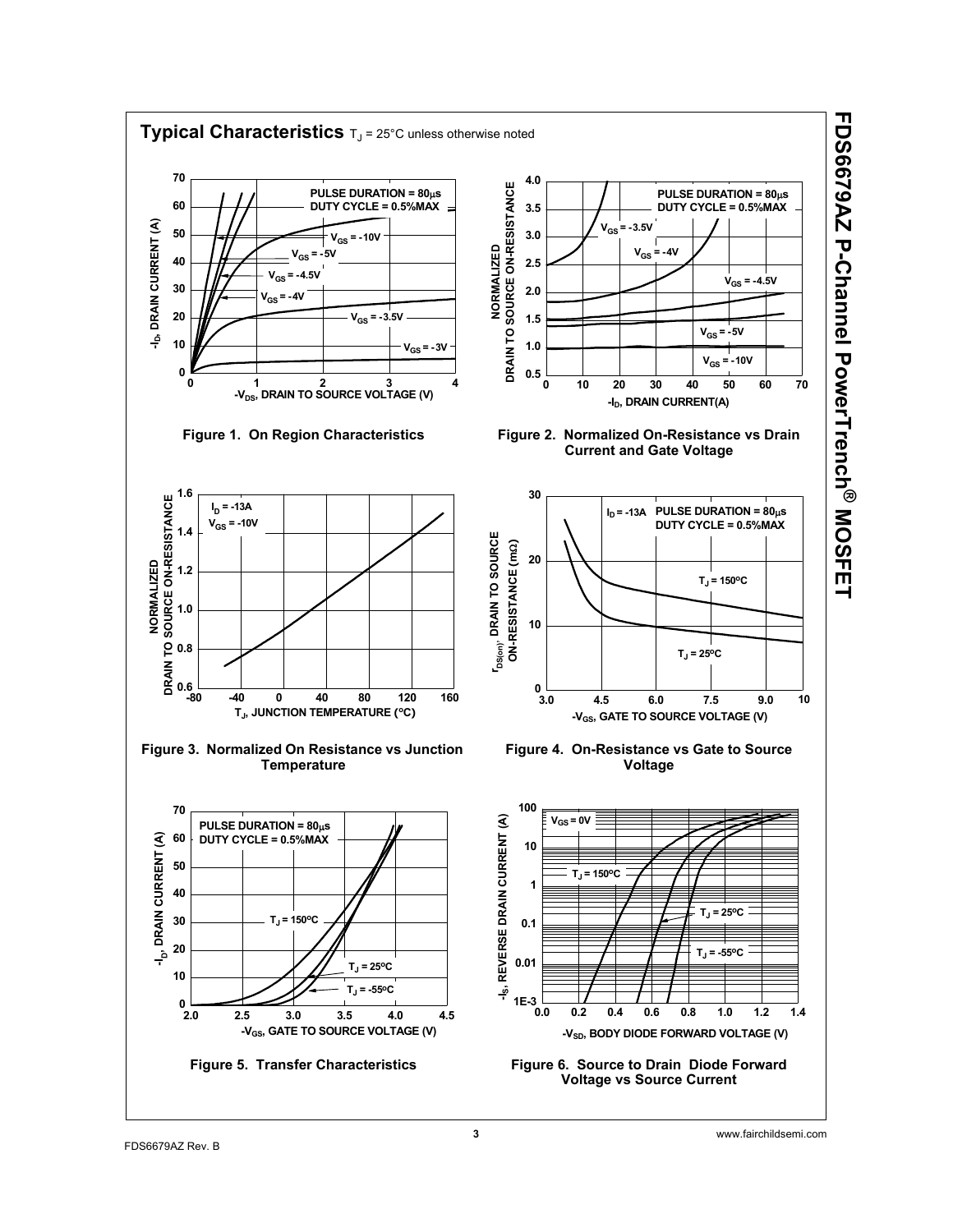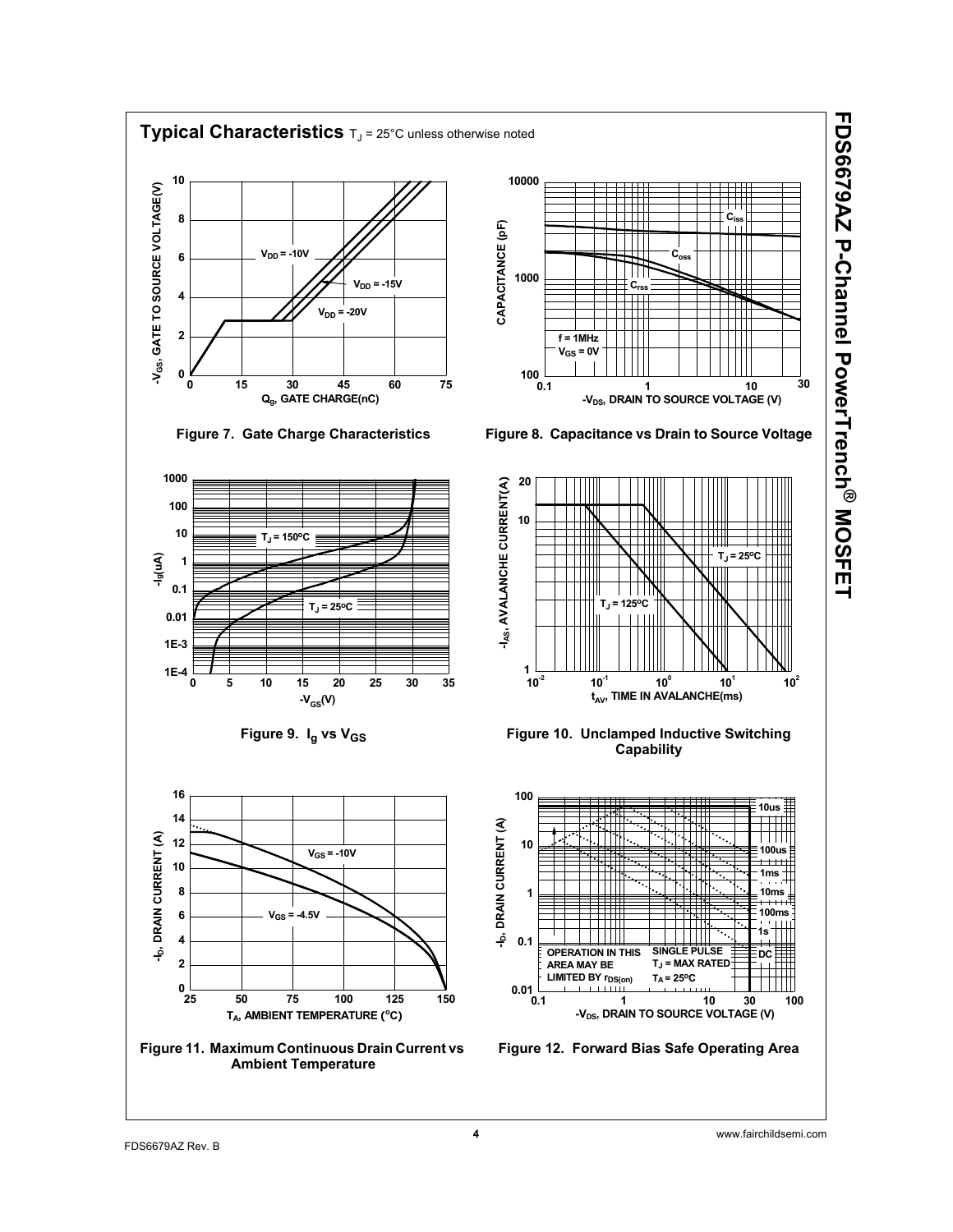